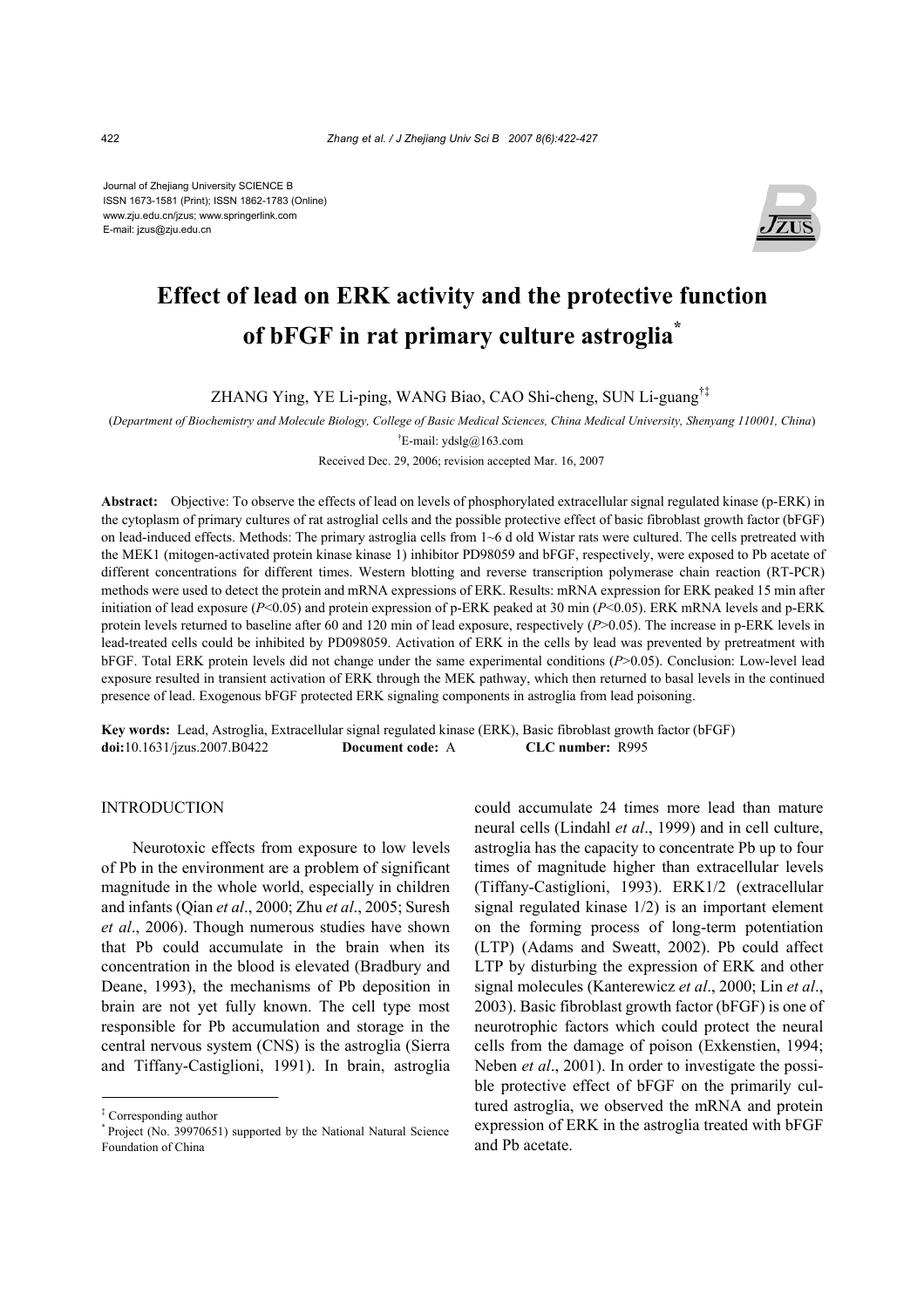## MATERIALS AND METHODS

## **Materials**

Healthy Wistar rats  $(1~6~d,$  provided by Animal Experimental Center, China Medical University, Shenyang, China), glial fibrillary acidic protein (GFAP) antibody and streptavi biotin-peroxidase complex (SABC) kit (Boster Biotechnology Co. Ltd., China), total ERK (t-ERK) and phosphorylated ERK (p-ERK) antibodies (Promega Biotechnology Co. Ltd., USA), bFGF (Beijing SL Pharmaceutical Co. Ltd., Beijing, China).

## **Methods**

1. Cell culture and identification

The hippocampus and cortex of Wistar rats were taken out and digested in  $Ca^{2+}$ - and Mg<sup>2+</sup>-free Hanks' balanced saline solution containing 0.125% trypsin. Cells were dissociated and plated into poly-L-lysine solution-coated plastic culture dishes and routinely cultured at 37 °C under 5%  $CO<sub>2</sub>$  with a mixture (1:1, v/v) of Dulbeccco's Modified Eagle's Medium/Nutrient Mixture F-12 (DMEM/F-12) supplemented with 10% fetal bovine serum (FBS). Thirty to forty-five minutes later, the unattached cells (i.e. astroglia cells) were transferred to another plastic dish with the same medium. When they grew to  $80\%~90\%$ confluence, cells were incubated in  $3 \text{ g/L H}_2\text{O}_2$  for  $30$ min, and then blocked with goat serum for 10 min. Then, cells were incubated with GFAP antibody, goat anti-rabbit IgG, and SABC reagent for 2 h, 20 min, and 20 min at 37 °C, respectively. Next, the cells were stained with diamino benzidine (DAB) for 20 min. PBS (0.01 mol/L) was used to fully rinse the cells for 5 min×3 times between steps. Hematoxylin was used to stain nuclei. Finally, the cells were routinely dehydrated, cleared and mounted on glass slides. The control sections were incubated with PBS to rule out false positive results.

2. Cell experimental treatments

Pb acetate was added to the same FBS-supplemented DMEM/F-12 medium at final concentrations of 0.2, 1.0 and 10 µmol/L. Cells were exposed to Pb acetate of different concentrations for 30 min or 1.0 µmol/L Pb acetate for 0, 5, 15, 30, 60 or 120 min. For inhibitor and bFGF groups, cells were pretreated with 100 µmol/L MAPK (mitogen-activated protein kinase) kinase 1 (MEK1) inhibitor PD98059 or 40 ng/L bFGF for 1 h respectively, and then exposed to  $1.0 \mu$ mol/L Pb acetate for 0, 5, 15, 30, 60 or 120 min.

## 3. RT-PCR analysis

Total RNA was extracted with Trizol extraction liquid and reverse transcribed to synthesize cDNA (42 °C for 30 min, 99 °C for 5 min, 5 °C for 5 min). An ERK2 primer (sense: TGTTGTCCTCCCTCCTC; antisense: CGCCTTCTCCGATGTAC; product sizes: 343 bp) was incubated with the internal control β-actin primer (sense: AGACCTCTATGCCAACACAGTG CTG; antisense: TCATCGTACTCCTGCTTGCTG CTGA; product sizes: 218 bp) under the following conditions: denaturation at 94 °C for 30 s, annealing at 55 °C for 30 s, and extension at 72 °C for 60 s. After 30 cycles, desired DNA products were obtained and identified by 1.5% agarose gel electrophoresis with a PCR marker as a molecular weight comparison. The densities of the ERK2 band and the internal control β-actin band were determined by DNA scanner. The value of the density ratio (ERK2/β-actin) represented the level of each subunit mRNA.

4. Western blot analysis

The harvested cells were ruptured with a Sonifer Cell Disruptor and centrifuged. The supernate (i.e. total protein) was separated on a 12% acrylamide SDS-PAGE gel and electroblotted to a nitrocellulose membrane. The membrane was blocked with  $5\%$  (w/v) free-fat milk and then incubated with a monoclonal antibody to p-ERK (rat origin, 1:400) and a polyclonal antibody to t-ERK (rabbit origin, 1:400) overnight at 4 °C, respectively, followed by incubation with horseradish peroxidase-conjugated secondary antibodies (1:5000) for 1 h at room temperature. Membranes were exposed to the electrochemiluminescence (ECL) reagents and then to the X-ray film. Chemiluminescent reagent 5500 and Scion image software were used to detect results for expressions of protein. The value of density ratio (p-ERK/β-actin) represented the level of each subunit protein.

#### **Data analysis**

Measurements were expressed as mean±*SD* and statistical analysis was performed by one-way ANOVA test with SPSS 13.0 software. *P*<0.05 was regarded as a significant difference. Each experiment was repeated three times, and the value of three samples averaged was compared among groups.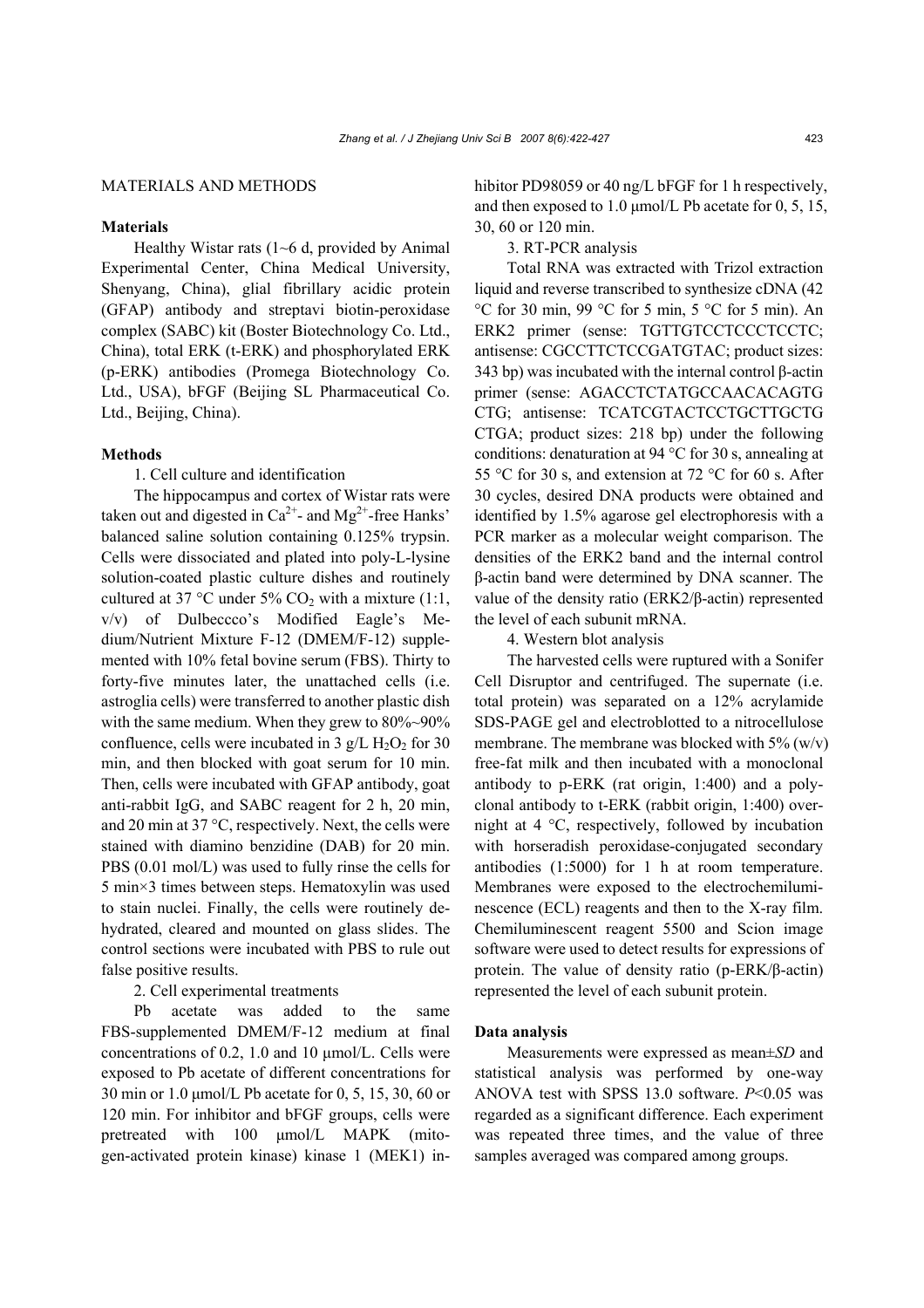# **RESULTS**

# **Qualitative analysis of the experimental astroglia**

By immunohistochemical staining and observing under the microscope, more than 95% cells were stained positively for GFAP as indicated by the brown DAB reaction product in the cytoplasm, indicating that they were astroglia. The nuclei were stained blue (Fig.1).





**Fig.1 Immunohistochemical test for cell purity. (a) Negative control; (b) GFAP immunohistochemical stain** Cells were incubated with GFAP antibody (PBS was used as substitute of GFAP in negative control) and observed under the microscope. Almost all cells were stained with brown in the cytoplasm and blue in the karyon (cells were not stained with brown in the cytoplasm in negative control)

## **mRNA expression of ERK2**

The result of the agrose gel electrophoresis is shown in Figs.2 and 3.

Compared with that of the control, the level of ERK2 mRNA expression began to increase after 5 min exposure to Pb and peaked at  $15 \text{ min } (P<0.05)$ (Table 1), and then gradually returned to the basal level. No statistically significant differences were found between the control and the groups pretreated with bFGF prior to Pb treatment ( $P > 0.05$ ) (Table 1).



#### **Fig.2 ERK2 and β-actin simultaneous gel electrophoresis of lead exposure group**

1: Blank control; 2~6: 1.0 µmol/L Pb acetate treated for 5, 15, 30, 60 or 120 min. Compared with that of the control, the mRNA expression of ERK2 began to increase at beginning 5 min after the initiation of lead exposure, peaking at 15 min and returning to the basal level thereafter. The experiment was conducted 3 times and a representative gel is shown



### **Fig.3 ERK2 and β-actin simultaneous gel electrophoresis of bFGF pretreated group**

1~6: 1.0 µmol/L Pb acetate treated for 0, 5, 15, 30, 60 or 120 min after bFGF incubation for 1 h. Compared with the control, the level of ERK2 mRNA expression had no significant change. The experiment was conducted 3 times and a representative gel is shown

**Table 1 Comparison of ERK2 mRNA expression in astroglial cultures exposed to 1.0 µmol/L lead, with and without bFGF pretreatment (** $\overline{\chi}$  $\pm$ *s***,** *n***=3)** 

| Time (min)    | $ERK2/\beta$ -actin            |                         |  |
|---------------|--------------------------------|-------------------------|--|
|               | Ph                             | $bf G$ F+Pb $\triangle$ |  |
| $0$ (control) | $0.915 \pm 0.006$              | $0.963 \pm 0.004$       |  |
| 5             | $1.052 \pm 0.004$ <sup>*</sup> | $0.964\pm0.004$         |  |
| 15            | $1.108 \pm 0.006$ <sup>*</sup> | $0.964\pm0.004$         |  |
| 30            | $1.061 \pm 0.003$ <sup>*</sup> | $0.964\pm0.003$         |  |
| 60            | $0.940\pm0.007$                | $0.963 \pm 0.007$       |  |
| 120           | $0.926 \pm 0.007$              | $0.964\pm0.003$         |  |

 $\triangle$  Cells were treated with 1.0 µmol/L Pb acetate for 0, 5, 15, 30, 60 or 120 min after bFGF incubation for 1 h; \* Compared with the control in the respective groups, *P*<0.05

### **Protein expression of t-ERK and p-ERK**

The results of the SDS-PAGE gel electrophoresis are shown in Figs.4~7.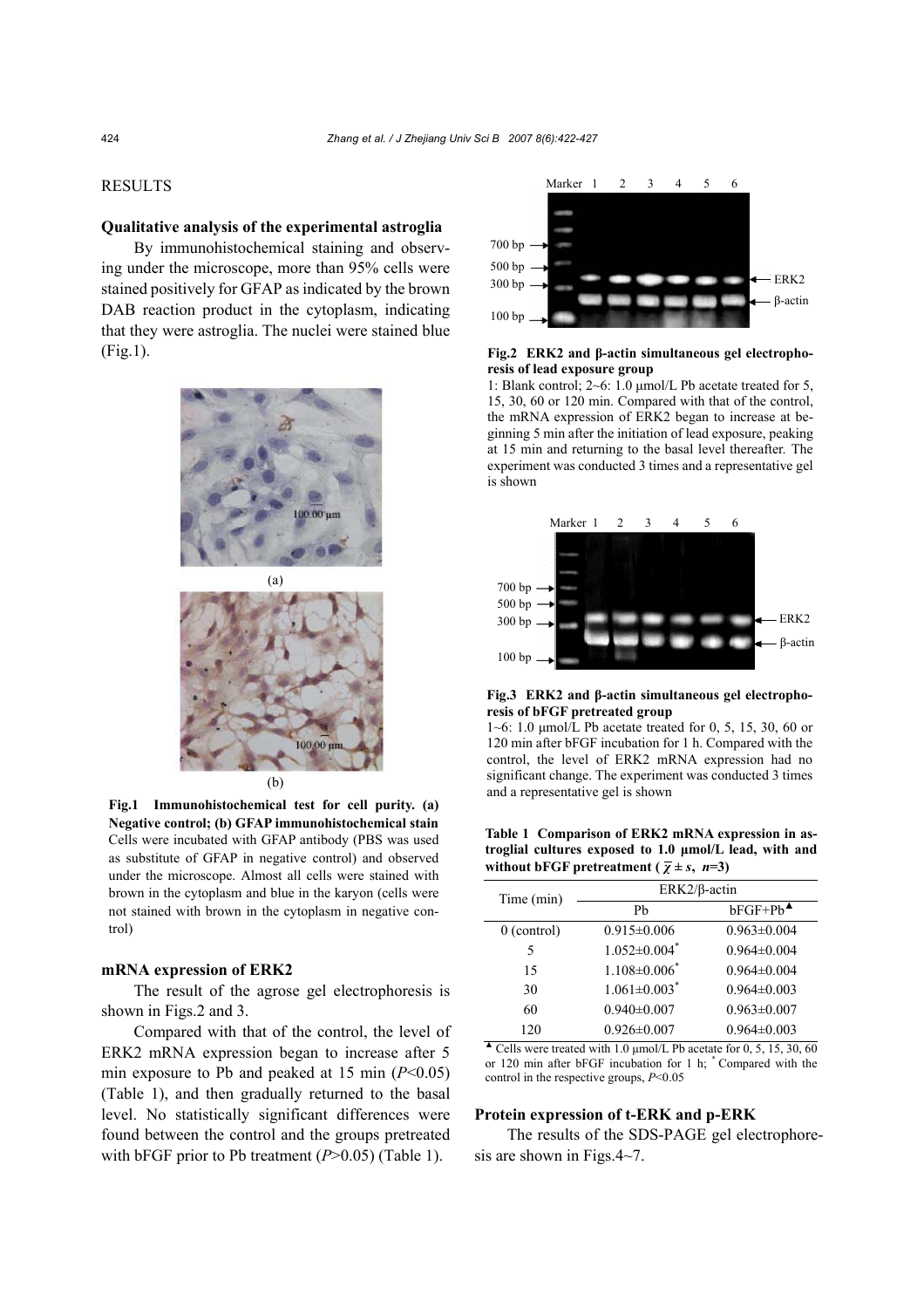

**Fig.4 p-ERK and β-actin simultaneous SDS-PAGE gel electrophoresis of groups exposed to different concentrations of lead for 30 min** 

0: Blank control; 1~3: Concentrations of Pb acetate were 0.2, 1.0 and 10 µmol/L in order. Compared with that of the control, the results showed an inverted U shaped curve. The experiment was conducted 3 times and a representative gel is shown



**Fig.5 p-ERK and β-actin simultaneous SDS-PAGE gel electrophoresis of groups exposed to 1.0 µmol/L lead for various time** 

0: Blank control;  $1~5$ : 1.0  $\mu$ mol/L Pb acetate treated for 5, 15, 30, 60 or 120 min respectively. Compared with that of the control, the level of p-ERK protein expression began to increase from the 5 min point to the peak at 30 min, and then came back to the normal level. The experiment was conducted 3 times and a representative gel is shown



**Fig.6 p-ERK and β-actin simultaneous SDS-PAGE gel electrophoresis for PD98059 pretreated group**  0~5: 1.0 µmol/L Pb acetate treated for 0, 5, 15, 30, 60 or 120 min after 100 µmol/L PD98059 incubation for 1 h. PD98059 prevented the lead-induced increase of p-ERK protein. The experiment was conducted 3 times and a representative gel is shown



**Fig.7 p-ERK and β-actin simultaneous SDS-PAGE gel electrophoresis for bFGF pretreated group** 

0~5: 1.0 µmol/L Pb acetate treated for 0, 5, 15, 30, 60 or 120 min after 40 ng/L bFGF incubation for 1 h. bFGF could restrain the increase of lead-induced p-ERK protein. The experiment was conducted 3 times and a representative gel is shown

After incubation with 0.2, 1.0 and 10  $\mu$ mol/L Pb acetate for 30 min, the expression of p-ERK was higher than that of the control group (*P*<0.05) (Table 2). After 5, 15, 30, 60 and 120 min incubation in 1.0 µmol/L Pb acetate, the expression of p-ERK was gradually increased, peaking at 30 min (*P*<0.05) (Table 3). In the PD98059 pretreatment group, ERK activity was unchanged (*P*>0.05) (Table 3). In the bFGF pretreatment group, bFGF and Pb acetate increased the expression of p-ERK protein respectively, but bFGF prevented increase of lead-induced p-ERK protein. Compared with that of the blank control, the expression of p-ERK showed no change (*P*>0.05) (Table 3). The levels of t-ERK showed no significant changes under different experimental conditions  $(P>0.05)$ .

**Table 2 Comparison of p-ERK protein expression after exposure to different Pb acetate concentrations (** $\overline{\gamma} \pm s$ **,** *n***=3)** 

| Pb acetate $(\mu mol/L)$                                 | $p$ -ERK/ $\beta$ -actin       |
|----------------------------------------------------------|--------------------------------|
| $0$ (control)                                            | $0.777 \pm 0.003$              |
| 0.2                                                      | $0.934 \pm 0.004$ <sup>*</sup> |
| 10                                                       | $1.324 \pm 0.003$ <sup>*</sup> |
| 10                                                       | $0.903 \pm 0.004$ <sup>*</sup> |
| $\overline{C_{\text{compared with the control}} D A 05}$ |                                |

Compared with the control, *P*<0.05

**Table 3 Comparison of p-ERK protein expression in 1.0 µmol/L lead-exposed groups after PD98059 or bFGF pretreatment** ( $\bar{\chi} \pm s$ ,  $n=3$ )

| Time (min)    |                                | p-ERK/β-actin                                  |                         |
|---------------|--------------------------------|------------------------------------------------|-------------------------|
|               | Ph                             | $PD98059+Pb$ <sup><math>\triangle</math></sup> | $bf G$ F+Pb $\triangle$ |
| $0$ (control) | $0.776 \pm 0.003$              | $0.717 \pm 0.004$                              | $0.779 \pm 0.001$       |
| 5             | $0.780 \pm 0.002$              | $0.765 \pm 0.005$                              | $0.775 \pm 0.001$       |
| 15            | $1.067 \pm 0.002$ <sup>*</sup> | $0.765 \pm 0.004$ <sup>*</sup>                 | $0.776 \pm 0.001$       |
| 30            | $1.405 \pm 0.004$ <sup>*</sup> | $0.766 \pm 0.003$ <sup>*</sup>                 | $0.778 \pm 0.002$       |
| 60            | $1.073 \pm 0.002$ *            | $0.763 \pm 0.004$ <sup>*</sup>                 | $0.777 \pm 0.002$       |
| 120           | $0.781 \pm 0.003$              | $0.768 \pm 0.002$ <sup>*</sup>                 | $0.776 \pm 0.002$       |

 $\triangle$  Cells were treated with 1.0 µmol/L Pb acetate for 0, 5, 15, 30, 60 or 120 min after PD98059 or bFGF incubation for 1 h; \* Compared with the control in the respective groups, *P*<0.05

## DISCUSSIONS AND CONCLUSION

Lead is a widespread environmental toxicant whose developmental neurotoxicity remains a major medical issue. There is growing evidence that lead can directly alter cellular physiology at multiple levels which include interference with ion channels and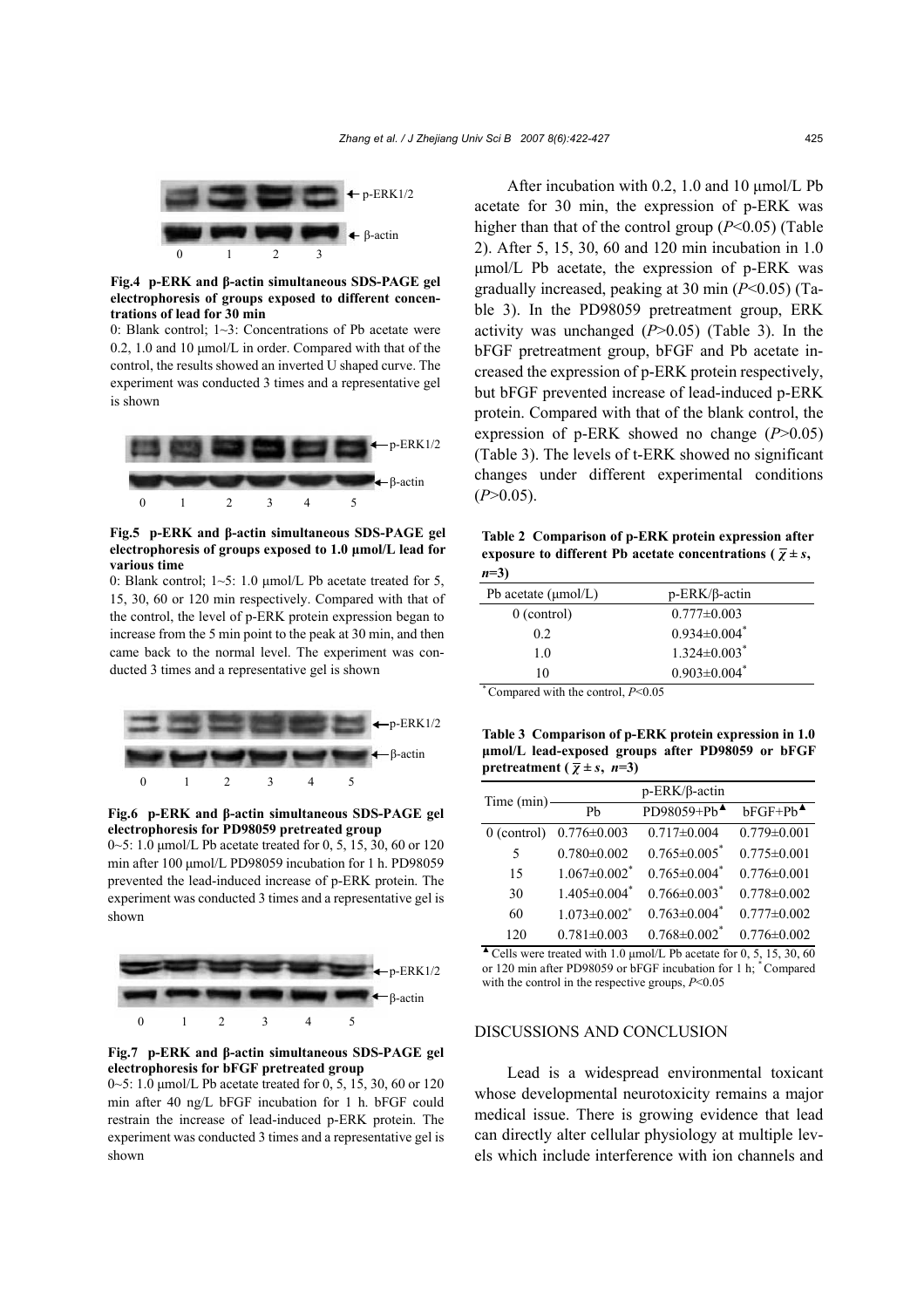activation of second messengers, in particular calcium-dependent messengers, which ultimately affect transcription factors and gene expression (Mir *et al*., 2000; Cui *et al*., 2005). In addition, numerous studies have shown that astroglia are the main site of Pb deposition in the CNS (Sierra and Tiffany-Castiglioni, 1991; Tiffany-Castiglioni, 1993). This report addresses the change of selected signal molecules in astroglia exposed to lead in primary culture.

ERK1/2 is an important element on the forming process of LTP which is regarded as the accepted mechanism for learning and memory function (Kanterewicz *et al*., 2000; Adams and Sweatt, 2002). Activation of mitogen-activated protein kinases (MAPKs) is regulated through a three-kinase complex composed of a MAPK, a MAPK kinase (MEK) and a MEK kinase (MEKK) (Kolch, 2000; Nebreda and Porras, 2000; Chang and Karin, 2001). These MAPK complexes are connected to the cell surface receptor and activated through interaction with a family of small GTPases and MEKK kinases. ERK1/2 exemplifies one class of MAPK that undergoes activation by a range of stimuli including growth factors, cytokines, cell adhesion, tumor-promoting phorbol esters and oncogenes (Whitmarsh and Davis, 2000). It is well known that ERK1/2 activation is necessary for cell growth because it phosphorylates and activates numerous substrates involved in nucleotide synthesis, gene transcription, protein synthesis and cell cycle progression (Dhandapani *et al*., 2007).

bFGF, a pleiotropic cytokine, is important for embryogenesis, angiogenesis, wound healing, and mesodermal development. Due to its stimulatory capacity on the formation of new blood vessels, bFGF is suggested to play a major role in growth and dissemination of tumors (Basilico and Moscatelli, 1992; Ensoli *et al*., 1994; Spence *et al*., 2007). Many studies have suggested that bFGF is one of neurotrophic factors which could protect neural cells from toxicant-induced damage.

The abnormal expression of p-ERK may affect LTP and then disturb the functions of learning and memory. PD98059 is the special inhibitor of MEK1, which is upstream kinase of ERK. Our results demonstrated PD98059 could prevent the activation of p-ERK induced by Pb which indicated that low-level lead exposure of primary rat astroglial cultures resulted in transient stimulation of ERK mRNA levels and p-ERK protein levels through the MEK pathway. This stimulation was followed by recovery to basal levels, even in the continued presence of lead. When cells were pretreated with 40 ng/L bFGF for 1 h and then exposed to  $1.0 \text{ \mu}$  umol/L Pb acetate for up to 2 h, the lead-induced increase of p-ERK levels was prevented. Thus bFGF protected astroglia culture from this effect of Pb on intracellular signaling. The maintenance of normal activity of ERK is essential and necessary for LTP and its function in learning and memory. Our results show that exogenous bFGF can protect ERK activity against the influence of lead. Therefore, bFGF may be a neurotrophic and protective factor modulated by MEK1/ERK signal pathway.

### **References**

- Adams, J.P., Sweatt, J.D., 2002. Molecular psychology: roles for the ERK MAP kinase cascade in memory. *Annu. Rev. Pharmacol. Toxicol.*, **42**(1):135-163. [doi:10.1146/ annurev.pharmtox.42.082701.145401]
- Basilico, C., Moscatelli, D., 1992. The FGF family of growth factors and oncogenes. *Adv. Cancer Res.*, **59**:115-165.
- Bradbury, M.W., Deane, R., 1993. Permeability of the blood-brain barrier to lead. *Neurotoxicology*, **14**(2-3): 131-136.
- Chang, L., Karin, M., 2001. Mammalian MAP kinase signaling cascades. *Nature*, **410**(6824):37-40. [doi:10. 1038/35065000]
- Cui, Y., Zhu, Y.G., Zhai, R., Huang, Y., Qiu, Y., Liang, J., 2005. Exposure to metal mixtures and human health impacts in a contaminated area in Nanning, China. *Environ. Int.*, **31**(6):784-790. [doi:10.1016/j.envint.2005. 05.025]
- Dhandapani, K.M., Khan, M.M., Wade, F.M., Wakade, C., Mahesh, V.B., Brann, D.W., 2007. Induction of transforming growth factor-beta1 by basic fibroblast growth factor in rat C6 glioma cells and astrocytes is mediated by MEK/ERK signaling and AP-1 activation. *J. Neurosci. Res.*, **85**(5):1033-1045. [doi:10.1002/jnr.21182]
- Ensoli, B., Markham, P., Kao, V., Barillari, G., Fiorelli, V., Gendelman, R., Raffeld, M., Zon, G., Gallo, R.C., 1994. Block of AIDS-Kaposi's sarcoma (KS) cell growth, angiogenesis, and lesion formation in nude mice by antisense oligonudeotide targeting basic fibroblast growth factor. A novel strategy for the therapy of KS. *J. Clin. Invest.*, **94**(5):1736-1746.
- Exkenstien, F.P., 1994. Fibroblast growth factors in the nervous system. *J. Neurobio.*, **25**(11):1467-1480. [doi:10. 1002/neu.480251112]
- Kanterewicz, B.I., Urban, N.N., McMahon, D.B., Norman, E.D., Giffen, L.J., Favata, M.F., Scherle, P.A., Trzskos, J.M., Barrionuevo, G., Klann, E., 2000. The extracellular